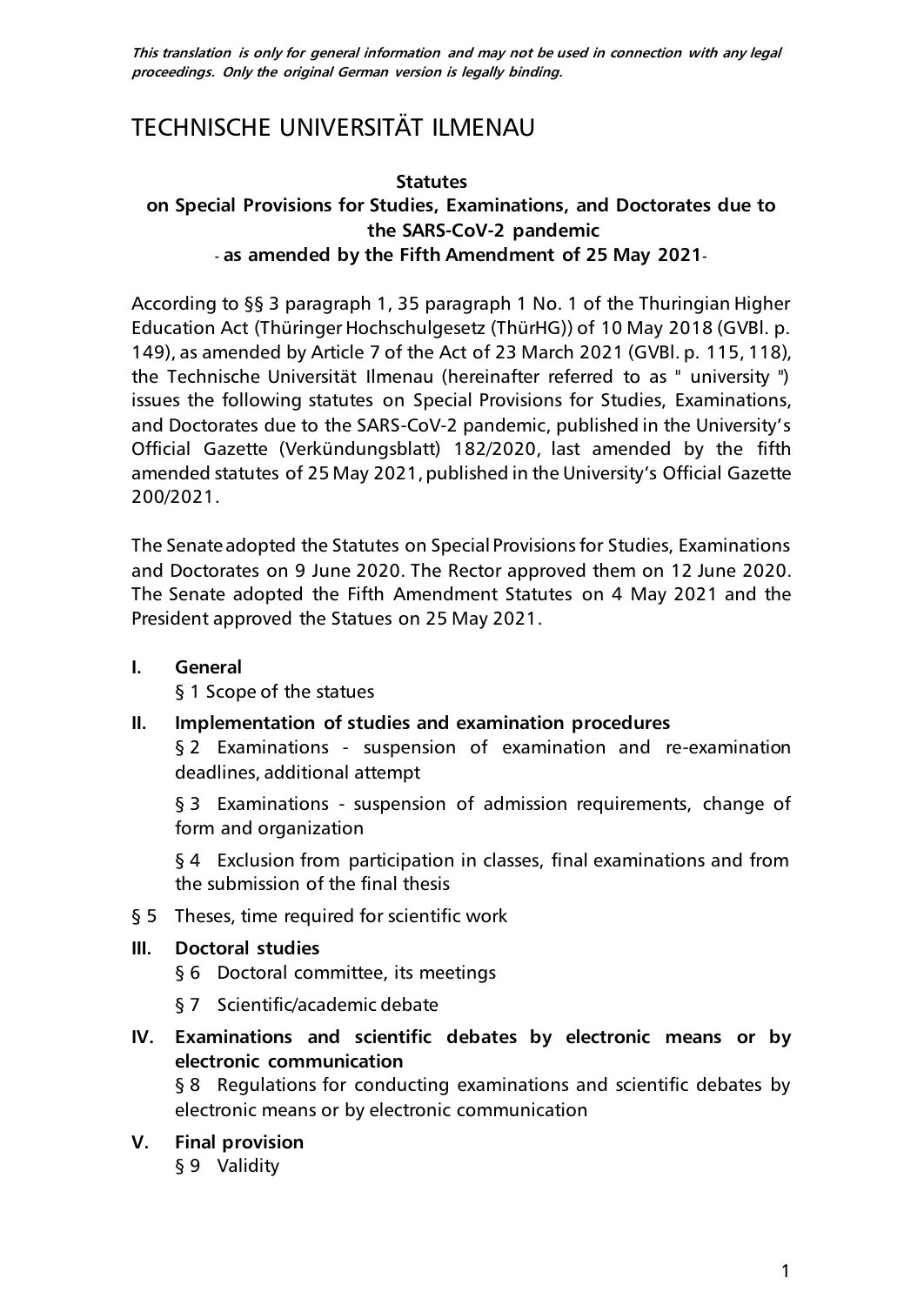#### **I. General**

# <span id="page-1-1"></span><span id="page-1-0"></span>**§** 1 **Scope of the statues**

(1) In deviation from the existing university regulations, these statutes contain special provisions for studies, examinations, and doctoral studies, which are necessary due to imposed measures in the context of the SARS-CoV-2 pandemic to maintain the academic and doctoral system and to compensate for disadvantages that students and doctoral candidates may experience due to restrictions in the regular course of studies. Unless otherwise stipulated in these statutes, the existing regulations for studies, examinations, and doctoral studies - in particular enrolment regulations, examination and study regulations, and doctoral regulations - shall apply unchanged.

(2) The Presidential Board is authorized to decide at the end of the 2021 summer semester whether, due to continuing restrictions on the regular academic program due to imposed measures in the context of the SARS-CoV-2 pandemic, the provisions of these statutes are to be extended to subsequent semesters or submitted to the Senate for a new resolution for adjustment.

(3) All references to persons and functions in these statutes shall apply equally regardless of gender.

## <span id="page-1-2"></span>**II. Implementation of studies and examination procedures**

# <span id="page-1-3"></span>§ **2 Examinations - suspension of examination and re-examination deadlines, additional attempt**

(1) According to article 6 § 6 sentence 4 2nd ThürCorPanG, the deadlines for final examinations (§ 10 PStO-AB) are suspended according to § 19 para. 2 sentence 1 PStO-AB (retake deadline) as well as § 10 PStO-AB (first time exam deadline). Therefore, the summer semester 2021 is not considered when determining whether examinations were taken in time according to § 21 paragraphs 1 and 2 PStO-AB (free attempt, grade improvement.

(2) On application by students, final examinations taken in the summer semester 2021 (§ 10 PStO-AB) shall be deemed not to have been taken without giving reasons. This decision does not apply to final examinations which have been assessed as "failed" due to cheating. The application must be submitted to the examination office in writing (text form) with reference to the restriction of the course of study in the summer semester 2021 due to the SARS-CoV2 pandemic by the beginning of the next examination registration period (§16 paragraph 4 PStO-AB). A late application is to be accepted if the student has missed the application through no fault of his or her own and if the application is submitted immediately after the impediment has ceased to exist, together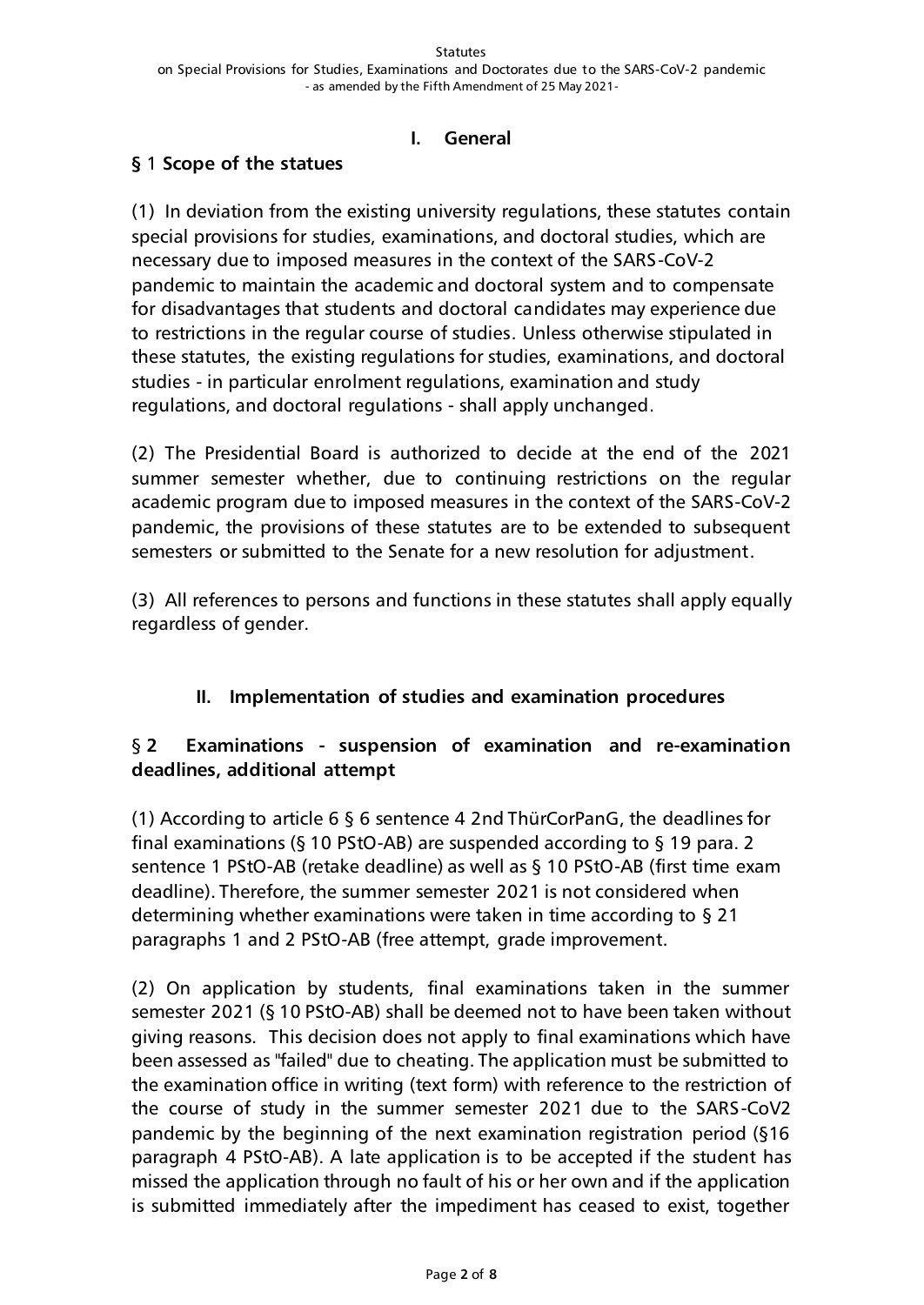with the reasons for the failure. A retake of an examination according to sentence 1 is not to be credited against the total number of retakes, free attempts, and grade improvements permitted according to § 19 para. 1 and § 21 para. 3 PStO-AB.

# <span id="page-2-0"></span>**§ 3 Examinations - suspension of admission requirements, change of form and organization**

(1) The organizational structure of the examination procedures shall ensure that, no matter what form the examination takes, imposed measures in the context of the SARS-CoV-2 pandemic are adhered to protect health and reduce the risks of the pandemic.

(2) The module officers may suspend admission requirements defined in the module description for final examinations to be completed in the summer semester 2021 (§ 10 PStO-AB). The decision is to be announced in a suitable form and duly documented.

(3) Module officers may determine several possible forms for the completion of a module or course in accordance with 11 PStO-AB, whereby a regular form and, in the event that this cannot be adhered to due to imposed measures in the context of the SARS-CoV-2 pandemic or technical-organizational measures, alternative forms are to be determined. In variance to § 11 para. 2 PStO-AB, changes in the form of examinations are permissible by the module officer no later than 10 May 2021 and must be announced in a suitable form and duly documented. The module officer shall make the decision on the specific form, taking into account the given circumstances and the principle of equal opportunities, no later than three weeks before the day of the examination. The decision shall be announced in an appropriate form and duly documented. The deadlines for the publication of the examination schedule as well as for the registration for examinations according to § 16 paragraphs 2 and 4 PStO-AB shall be waived and determined by the Academic Affairs Committee. The form of examinations during the semester must be announced in good time before the start of the final examination and must be duly documented. Notwithstanding § 16 para. 6 PStO-AB, deregistration from the attempt of the examination is permitted in the electronic system up to one day before the examination.

(4) Should it not be possible to carry out final examinations in the form specified in paragraph 3 due to imposed measures, including the requirements of the university's own infection protection concept, in the context of the SARS-CoV-2 pandemic, the module officers must redefine a form that differs from the module description - in the correspondingly necessary case also from § 11 para. 3 PStO-AB - while observing the principle of competence-oriented examination. The determination is to be announced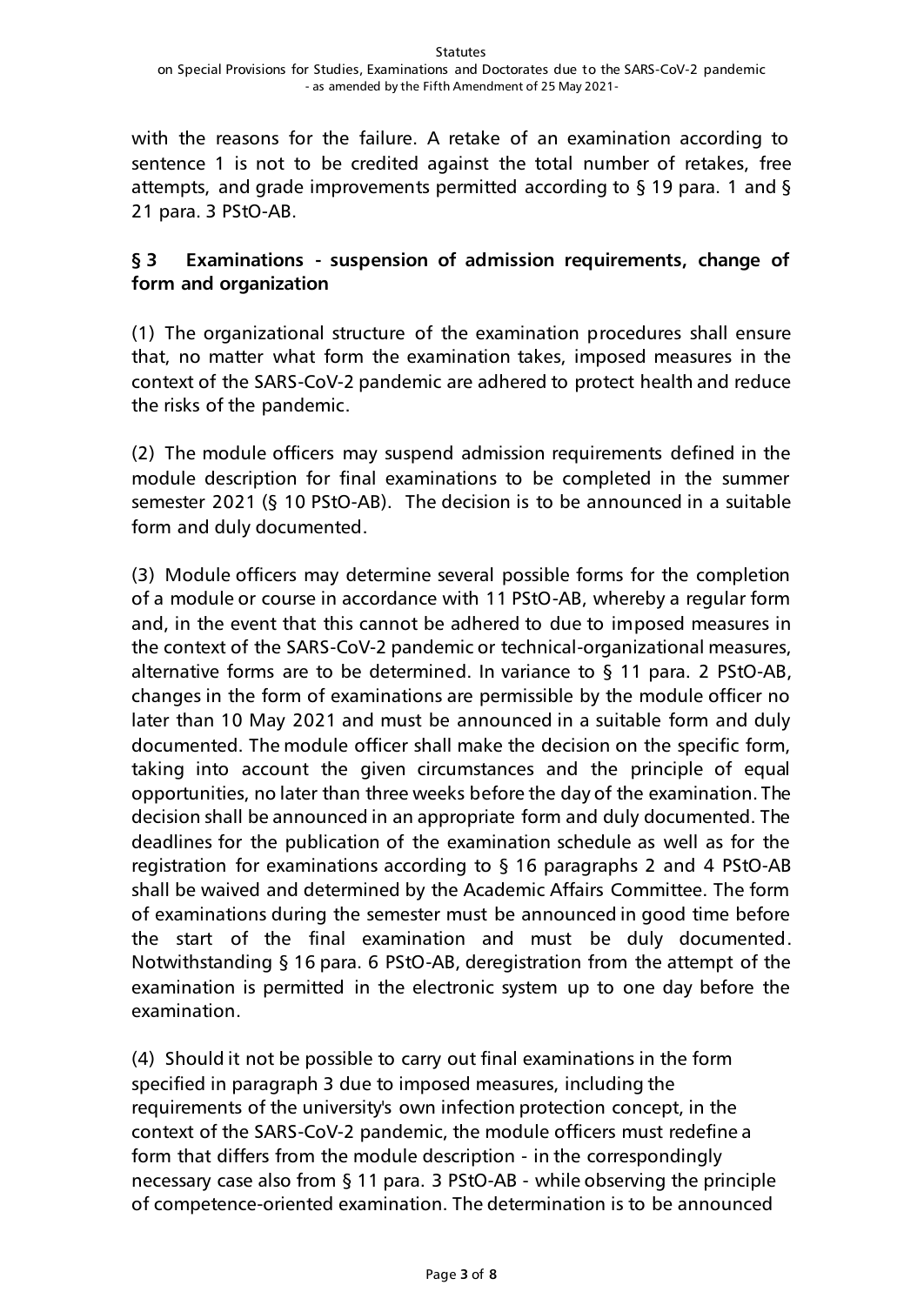in a suitable manner in good time - as a rule one week - before the day of the examination and duly documented. If the announcement of the changed form of the examination can only be made after the deadline for de-registration according to § 16 para. 6 PStO-AB, the deregistration is possible until the beginning of the examination. If students indicate that they are unable to participate in the final examination in the form specified in sentence 1 due to imposed measures in the context of the SARS-CoV-2 pandemic virus, an individual regulation regarding the form of the final examination can be made by the responsible examination board upon individual application by students in agreement with the examiners and with due consideration of equal opportunities.

(5) Should it not be possible to complete final examinations during the SARS-CoV-2 pandemic due to imposed measures, including the requirements of the university's own infection protection concept, the module officers may determine that final examinations are to be completed either by electronic means (e.g., by video conferencing, email or within a communication and network-based examination system approved by the university) or by postal delivery. The provisions for a proper examination procedure as well as the special requirements of the Presidential Board for ensuring data protection, identifying students, documenting the examination process, ensuring the authenticity and immutability of the examination results, preventing attempts at misuse and cheating, and dealing with technical malfunctions must be observed.

(6) In addition to § 28 para. 1 PStO-AB, individual regulations regarding the form of examinations may be made by mutual agreement between the examiner and the student within the framework of the compensation for disadvantages due to the special protection worthiness of the student to be examined in the context of the SARS-CoV-2 pandemic. The Examination Board shall decide on the granting of compensation for disadvantages in accordance with sentence 1

(7) In deviation from § 54 para. 6 ThürHG, students who are not examination candidates may be excluded from attending oral final examinations, insofar as this is necessary to comply with imposed measures in the context of the SARS-CoV-2 pandemic as well as to comply with the principle of equal opportunity, in particular the avoidance of attempted cheating.

(8) In deviation from § 18 (2) PStO-AB, the grading procedures for final examinations taken in the examination periods of the 2020 / 2021 winter semester and the 2021 summer semester must be completed no later than four weeks after the end of the respective examination period. When entered in the electronic examination administration, the grade is deemed to have been announced eight weeks after the end of the respective examination period.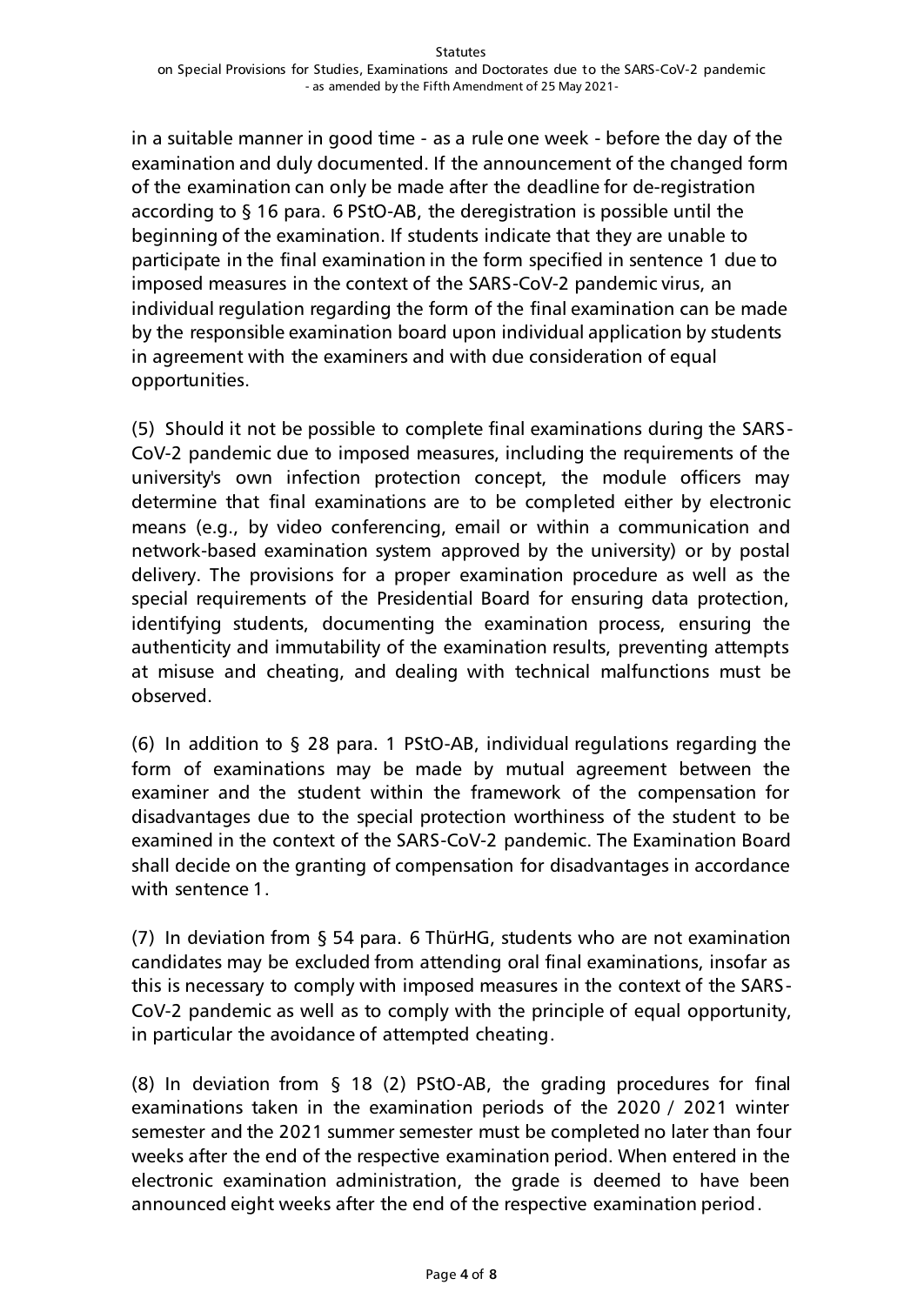# <span id="page-4-0"></span>**§ 4 Exclusion from participation in classes, final examinations and from the submission of the final thesis**

(1) Students are to be excluded, in deviation from § 3 para. 1 and § 7 para. 4 PStO-AB, from participation in the classes offered by the university, in final examinations and from the completion of the final thesis or parts thereof, and if necessary also in the course of a class or examination, if these students show symptoms of a COVID-19 disease or any cold symptoms that have not been verified by a physician. Here the Thuringian regulation about extraordinary special measures for the containment of a sudden spread of the CoronavirusSARS-CoV-2 in connection with the Thuringian regulation about basic infection protection rules for the containment of the spread of the Coronavirus SARS-CoV-2, in the respectively valid versions, apply.

(2) Students to whom one of the situations mentioned in paragraph 1 applies must notify the Examination Office responsible for them accordingly by means of a simple declaration in writing.

(3) Der Exclusion in accordance with paragraph 1 must not be to the students' disadvantage in the further examination procedure; it must be considered when determining examination deadlines in particular.

## <span id="page-4-1"></span>**§ 5 Theses, time required for scientific work**

The processing period stipulated by the Examination and Study Regulations or Examination Regulations - Special Provisions (PStO-BB, PO-BB) for written scientific work in the context of final theses (§ 24 PStO-AB), which are prepared in the summer semester 2021, is to be extended once by two months upon application with justification of the prevention of processing due to imposed measures in the context of the SARS-CoV-2 pandemic. The extension in accordance with sentence 1 shall not be credited against the regularly permitted extension period according to § 24 PStO-AB.

## **III. Doctoral studies**

## <span id="page-4-3"></span><span id="page-4-2"></span>**§ 6 Doctoral committee, its meetings**

Within the framework of § 7 para. 6 Doctoral Regulations - General Provisions of the University (PromO-AB), meetings of the Doctoral Committee may be held in video conferences for the purpose of complying with imposed measures in the context of the SARS-CoV-2 pandemic.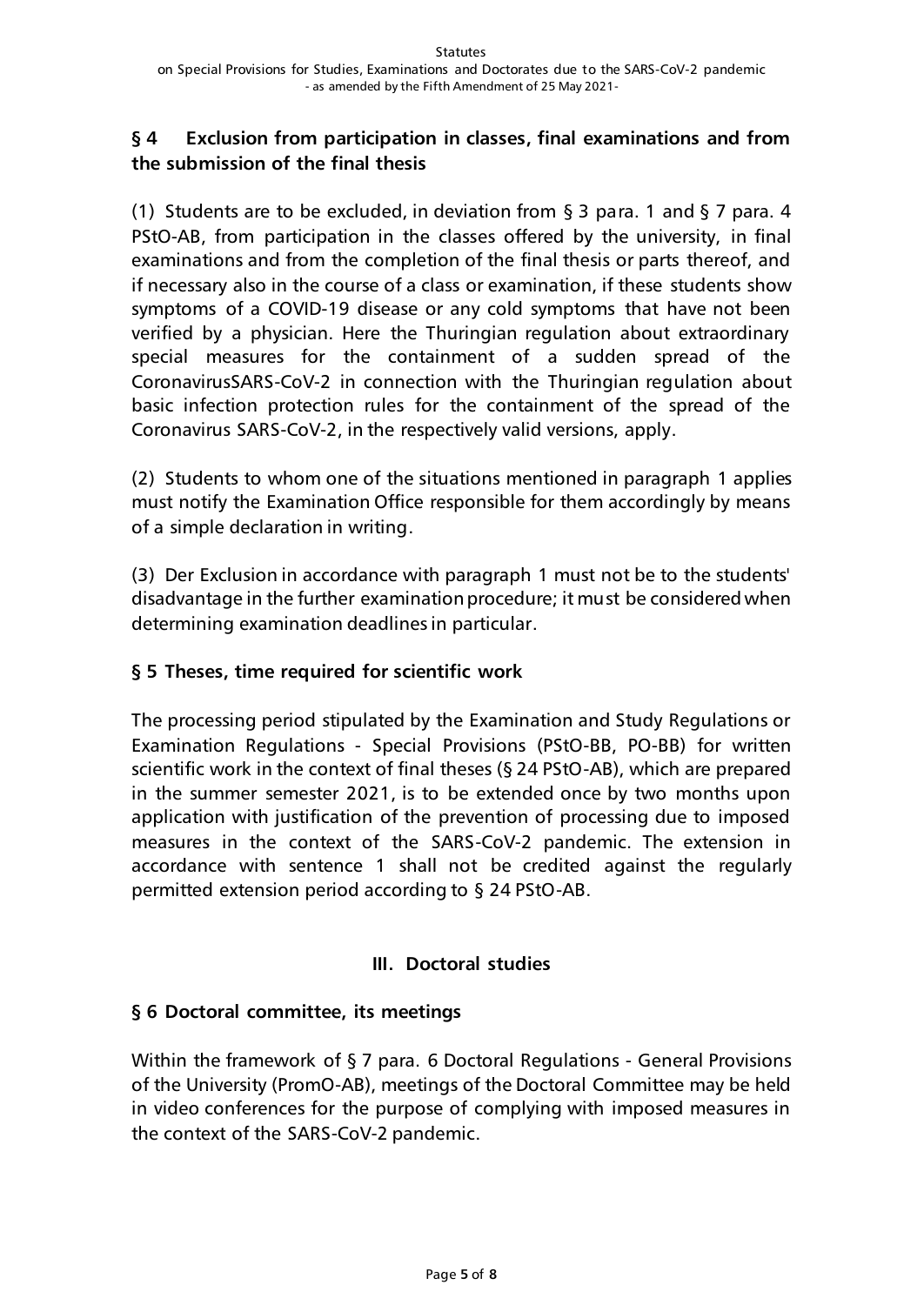# <span id="page-5-0"></span>**§ 7 Scientific/academic debate**

In the summer semester 2021, the scientific debate in accordance with §§ 9 and 10 PromO-AB for the purpose of compliance with imposed measures in the context of the virus SARS-CoV-2 pandemic can take place by means of electronic communication, e.g., video conferencing. Here § 4 (5), sentences 2 and 3, applies accordingly.

# <span id="page-5-1"></span>**IV. Examinations and scientific debates by electronic means or by electronic communication**

# <span id="page-5-2"></span>**§ 8 Regulations for conducting examinations and scientific debates by electronic means or by electronic communication**

(1) The following regulations shall also apply to the colloquium as component of the thesis (§ 24 PStO-AB) and to the doctoral examination procedure, in particular the scientific debates according to § 7.

(2) Before the first examination, all types of final examinations (hereinafter referred to as "examinations") in electronic form (§ 11 Paragraph 1 PStO-AB) or electronic communication must be documented in the directory of processing activities in accordance with Article 30 of the General Data Protection Regulations of the European Union (DSGVO) as well as the data protection declaration in accordance with Articles 12, 13, 14 DSGVO, which students can easily take note of and keep permanently. The Data Protection Officer must have approved both documents. The technical and organizational measures listed in the directory of processing activities, which are specific to the type of examinations, apply in addition to the general regulations listed below.

(3) For the purpose of safeguarding and at the same time taking into account equal opportunities, students may be required to have freely available standard software installed on their terminal equipment in due time as specified in paragraph 10. Such software may, in particular, be a web browser or a client for the video conferencing system to be used. The installation or generally any use of software for monitoring the student's terminal device is excluded.

(4) In principle, only services from the field of information technology (IT services) hosted on servers of the university may be used for the processing of students' personal data. Exceptions are the students' computers including the software installed on them and the internet connection. Furthermore, video conferencing systems (paragraph 8) and plagiarism detection systems (paragraph 9) approved by the University Computer Centre may be used. Exceptionally, other IT services hosted by third party providers may be used if the third party providers are based in the European Union, a commissioned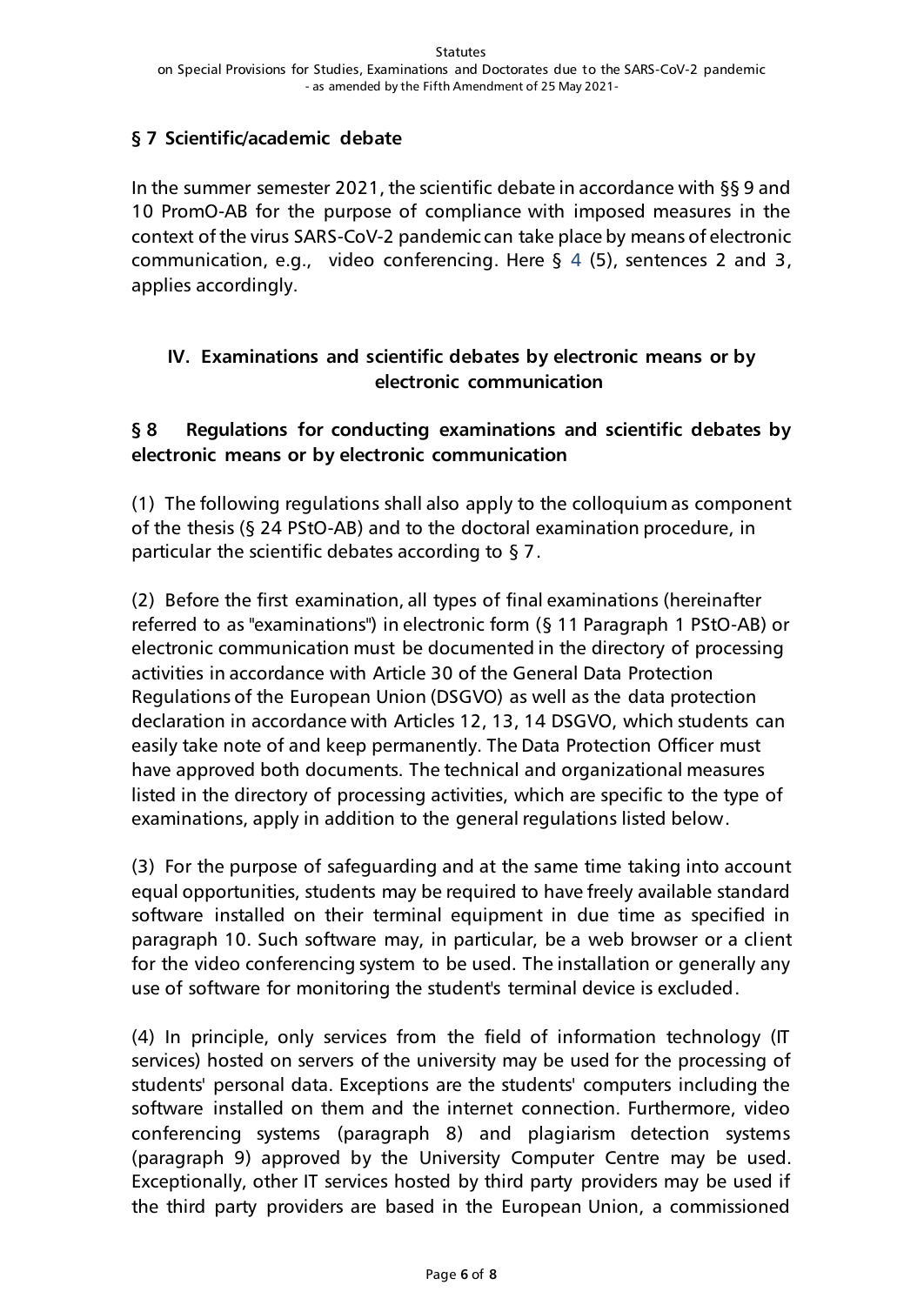processing agreement has been concluded and a data protection impact assessment has been carried out in accordance with Art. 35 DSGVO.

(5) Students are usually identified by using an IT service of the University Computing Centre, for example, a Moodle instance or TUILM mail, which allows access only with the individual data (Uni-Account) assigned by the University for access to University-wide IT services. As an exception, for types of examinations that use only a video conferencing system as an electronic means, identification may be provided by means of the student ID card or by means of official identification documents such as an ID card or passport. Electronic transmission of official identification documents as a photograph or scan is not permitted.

(6) In accordance with the regulations for written examinations, which are not transmitted by electronic communication, the tasks, the students' assignments and the examiners' evaluations of a final examination must be kept either as paper copies or electronically in a standardized, commonly used format.

(7) Students must not be subject to video surveillance. For examination interviews/discussions by means of electronic communication (video conferencing), paragraph 8 applies.

(8) Differing from paragraph 7, the use of video conferencing systems approved by the University Computer Centre is permitted for conducting oral examinations and scientific debates. In this case, the examiner may demand before the start of the examination or during the examination - if there is reasonable suspicion- that the candidate performs a 360-degree pan with the camera in order to detect unauthorized aids or helpers. The video image must not be altered electronically, for example, by virtual backgrounds or alterations of the person depicted. All participants (examiners, exam committee members, students) must ensure that only persons legally permitted are present during the oral examination, whether in person or virtually. The presence of further persons is excluded; with regard to § 54 para. 6 ThürHG reference is made to the validity of § 3 para. 7. The video image of all participants in the examination may be recorded solely by the approved video conferencing system and only for the purpose of immediate transmission to the other participants in the conversation. Any recording beyond this is not permitted, irrespective of the technology used.

(9) The use of electronic systems for plagiarism detection is permitted. However, an examiner must evaluate and decide whether plagiarism has occurred and whether the examination is therefore deemed to have been failed.

(10) As a rule, students shall be informed about the technical procedure of the examination in writing (by e-mail) no later than seven days before the day